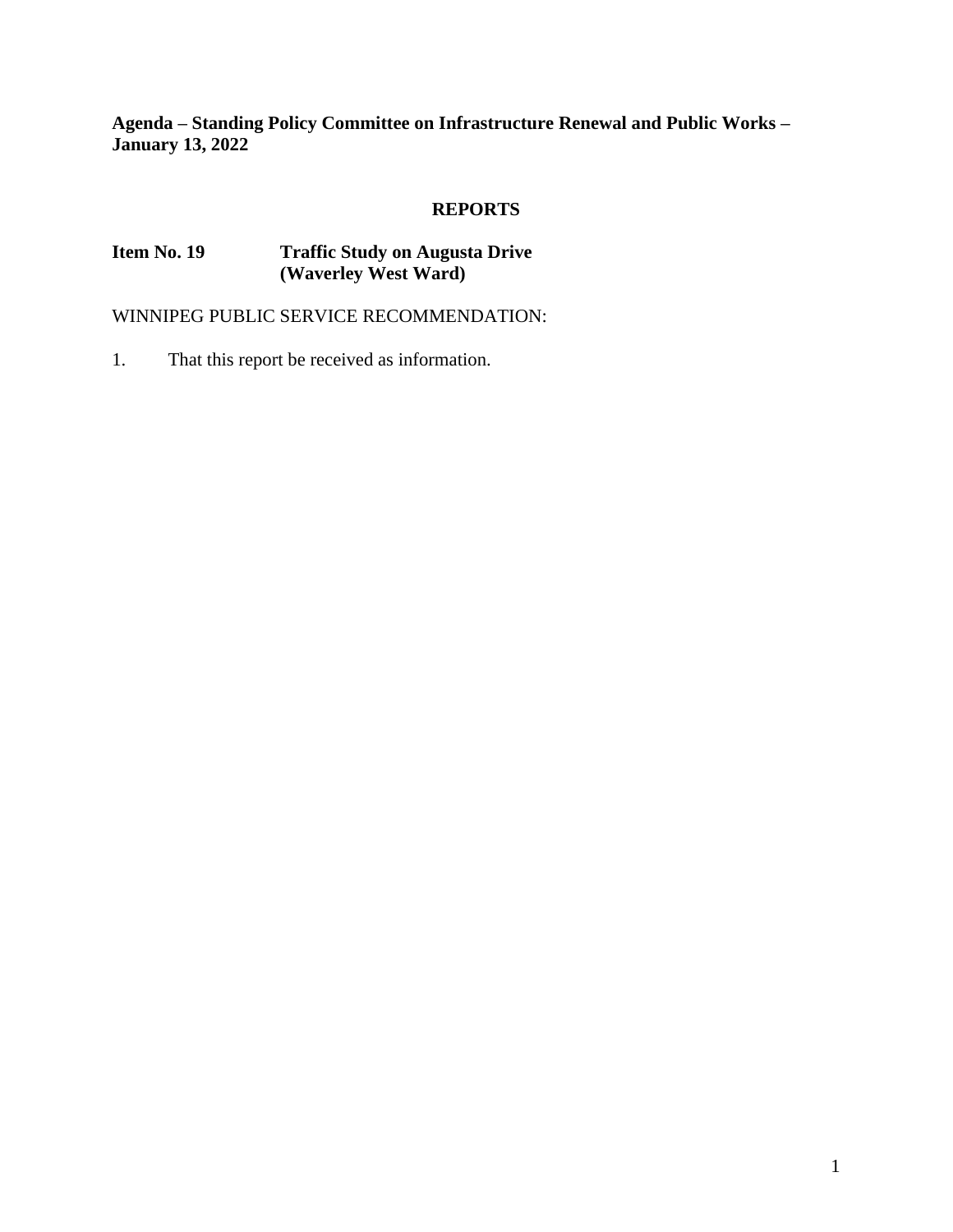# **Agenda – Standing Policy Committee on Infrastructure Renewal and Public Works – January 13, 2022**

## DECISION MAKING HISTORY:

### STANDING COMMITTEE RECOMMENDATION:

On September 15, 2021, the Standing Policy Committee on Infrastructure Renewal and Public Works concurred in the recommendation of the Assiniboia Community Committee and directed the Winnipeg Public Service to conduct a traffic study to determine if a 30 km school zone is warranted along Augusta Drive leading to Arthur A. Leach School, and report back in 150 days.

## COMMUNITY COMMITTEE RECOMMENDATION:

On September 2, 2021, the Assiniboia Community Committee passed the following motion:

WHEREAS the school catchment areas in southwest Winnipeg are broad and wide;

AND WHEREAS many students west of Waverley Street are driven to Arthur A. Leach school;

AND WHEREAS many drivers use the shortest route to reach Arthur A. Leach School and travel on Augusta Drive;

AND WHEREAS there is no sidewalk on Augusta Drive for students to use to reach Arthur A. Leach School at Chancellor Drive;

THEREFORE BE IT RESOLVED that the Winnipeg Public Service be directed to conduct a traffic study to determine if a 30 km school zone is warranted along Augusta Drive leading to Arthur A Leach School.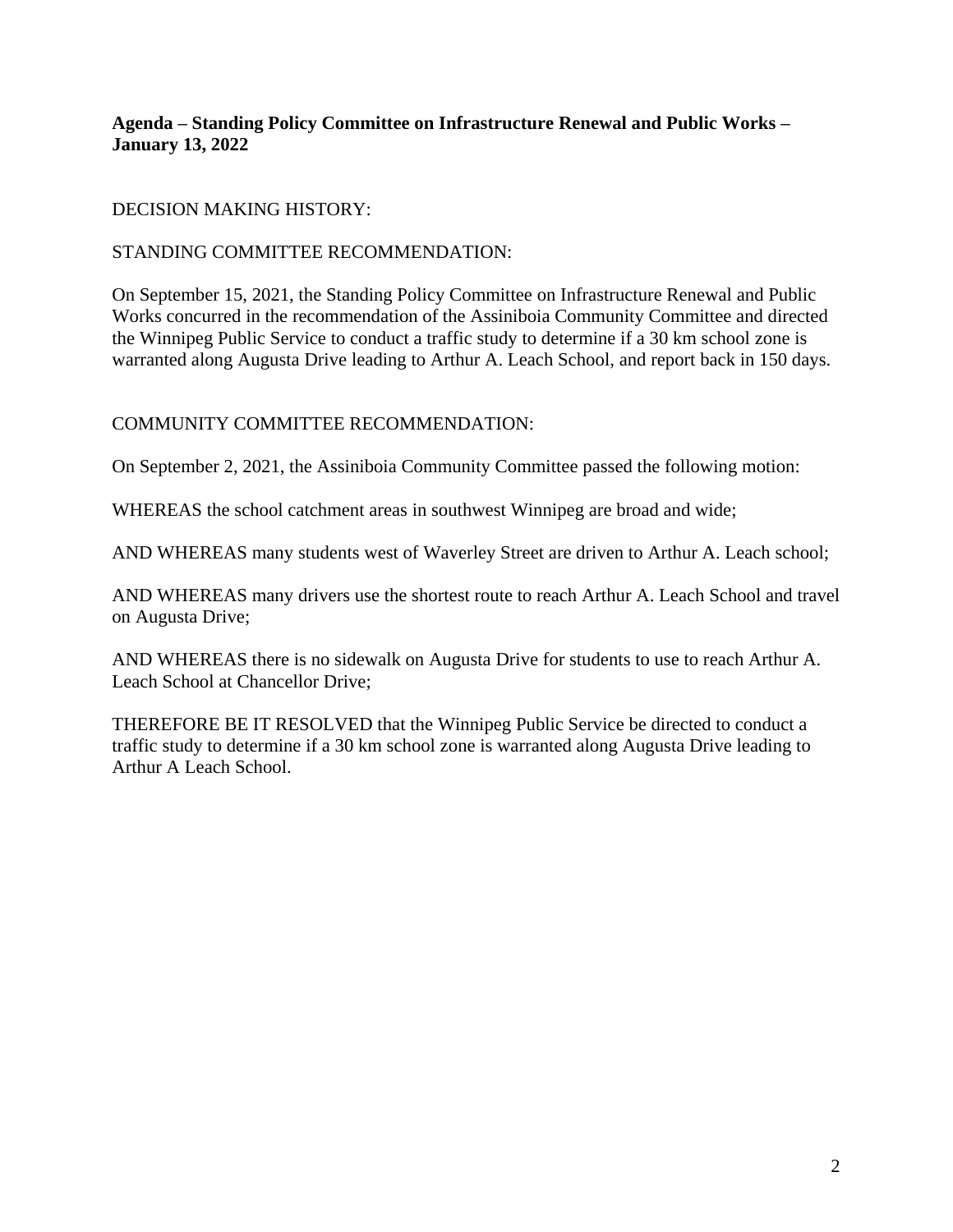# **ADMINISTRATIVE REPORT**

**Title:** Traffic Study on Augusta Drive (Waverley West Ward)

**Critical Path:** Standing Policy Committee on Infrastructure Renewal and Public Works

| <b>AUTHORIZATION</b> |                        |            |            |
|----------------------|------------------------|------------|------------|
| <b>Author</b>        | <b>Department Head</b> | <b>CFO</b> | <b>CAO</b> |
| D. Patman, P.Eng.    | J. Berezowsky          | N/A        | M. Jack    |

## **EXECUTIVE SUMMARY**

A review was conducted on Augusta Drive west of Chancellor Drive to determine if a 30 km/h reduced speed school zone could be installed. Augusta Drive does not meet the requirements set out in the Manitoba School Zone Regulation for the installation of reduced speed school zones, and therefore, no changes are recommended at this time. A School Area sign is currently installed on Augusta Drive to notify motorists of the potential presence of school-aged children.

#### **RECOMMENDATIONS**

1. That this report be received as information.

# **REASON FOR THE REPORT**

On September 15, 2021, the Standing Policy Committee on Infrastructure Renewal and Public Works concurred with the recommendation of the Assiniboia Community Committee and directed the Winnipeg Public Service to conduct a traffic study to determine if a 30 km/h school zone is warranted along Augusta Drive leading to Arthur A. Leach School, and report back within 150 days.

#### **IMPLICATIONS OF THE RECOMMENDATIONS**

As this report is for information only, there are no implications.

#### **HISTORY/DISCUSSION**

Augusta Drive is a two-lane, undivided, residential local street. Parking is permitted on the north side of the street. There are no sidewalks on Augusta Drive, so pedestrians, cyclists, and motorists share the roadway. As shown in Figure 1, below, Augusta Drive intersects at the east end with Chancellor Drive, which is a two-lane, undivided residential collector street. Chancellor Drive borders the property of Arthur A. Leach Junior High which accommodates around 544 students between grades five and nine.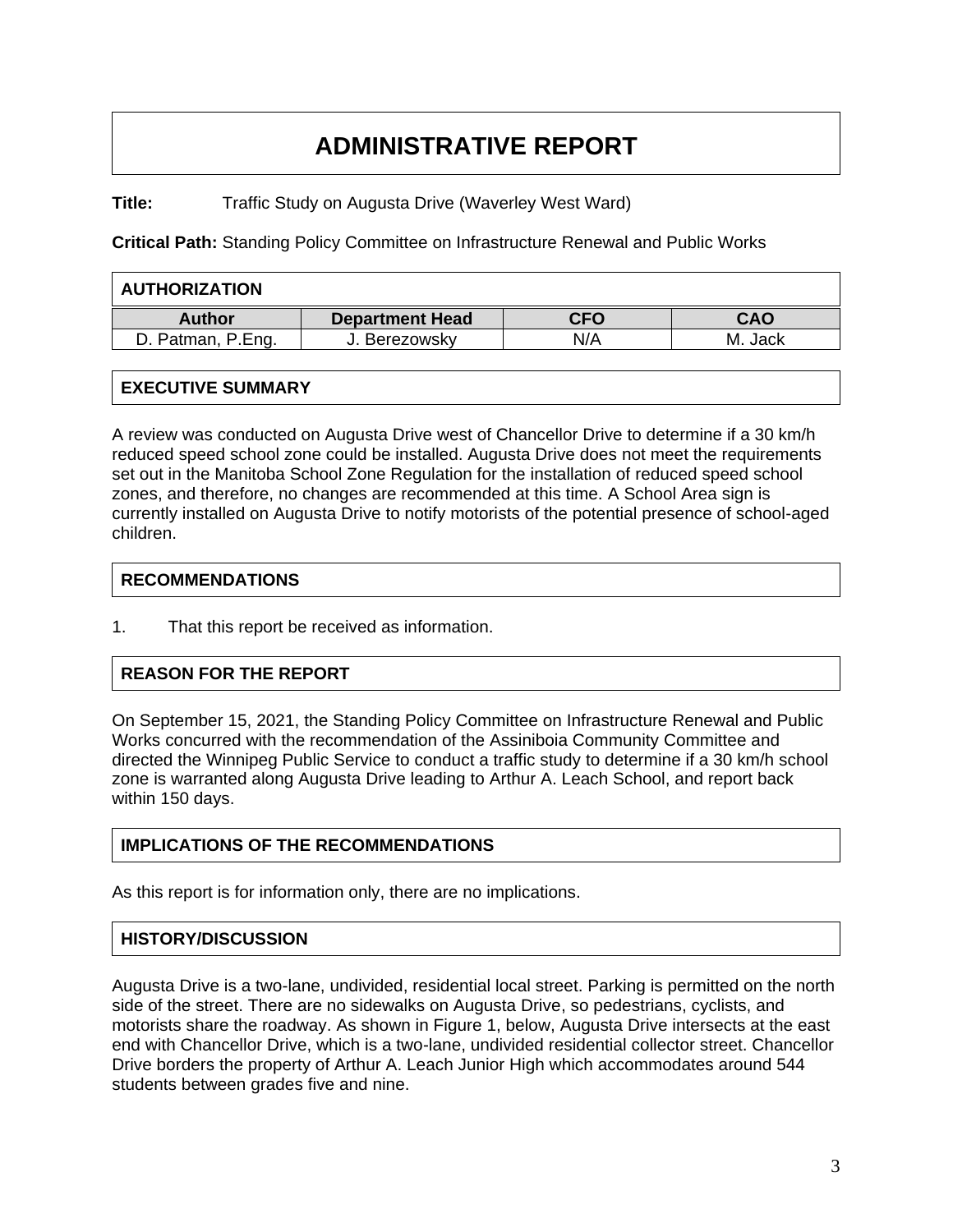

**Figure 1: Study Area [Image: iView 2021]**

The speed limit on Augusta Drive is 50 km/h. As shown in Figure 2, there is a School Area sign on Augusta Drive facing eastbound traffic, approximately 75 metres west of Chancellor Drive to advise motorists of the potential presence of school-aged children.



**Figure 2: School Area sign facing eastbound traffic on Augusta Drive, west of Chancellor Drive [Image taken October, 2021]**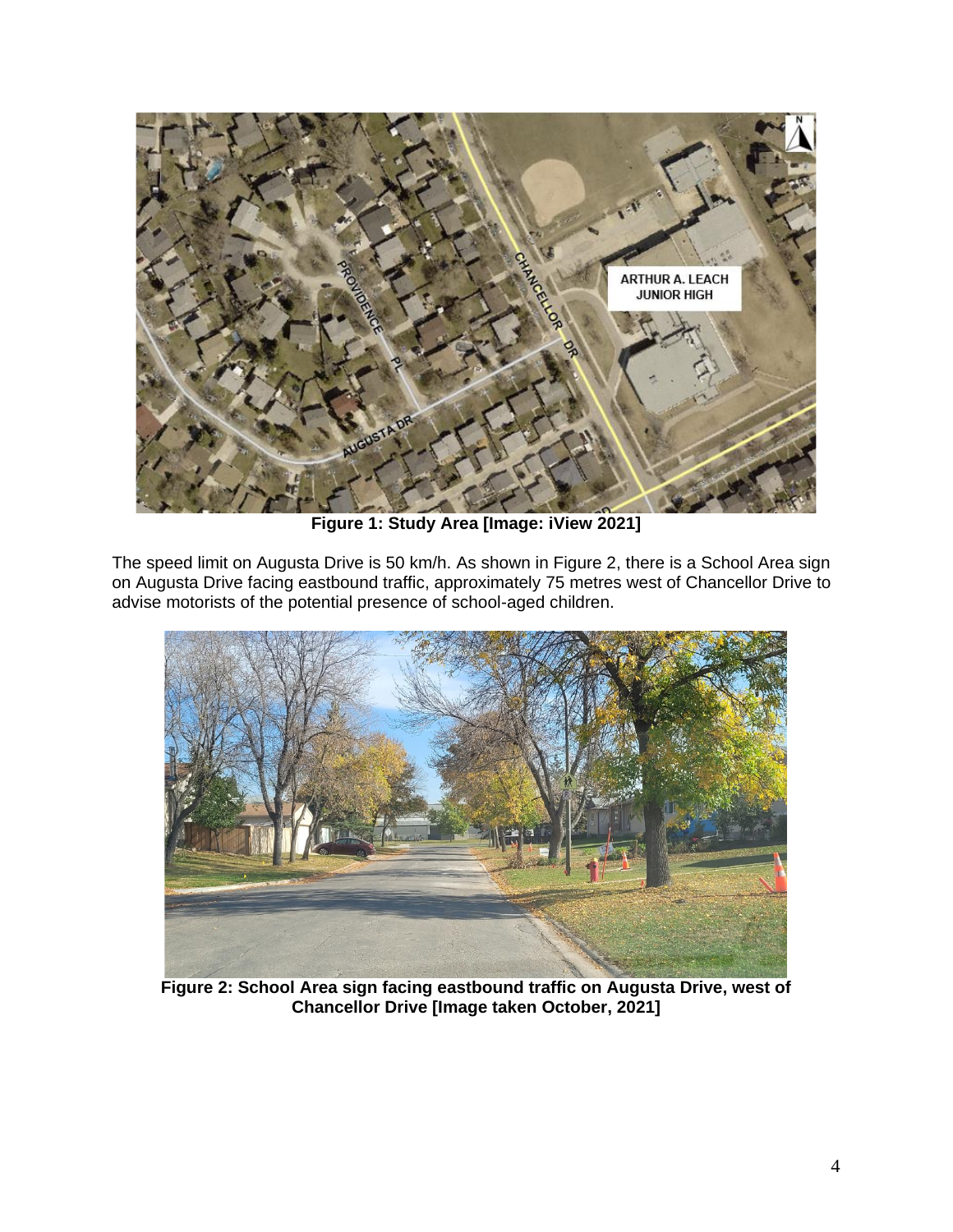#### **REQUIREMENTS FOR INSTALLING REDUCED SPEED SCHOOL ZONES**

The Manitoba Reduced Speed School Zone Regulation (136/2013) enables traffic authorities, such as the City of Winnipeg, to enact a by-law to establish reduced maximum permitted speeds within reduced speed school zones. On June 3, 2014, City Council enacted the Reduced Speed School Zone By-law (76/2014) and approved the following criteria for reduced speed school zones as policy:

- A. The street must not be a Regional Street (i.e., listed in Schedule E of the Streets By-Law);
- B. The street layout must be able to accommodate the signs and sign spacing as required by the Reduced-Speed School Zones Regulation, Manitoba Regulation 136/2013;
- C. The school for which the reduced speed limit is being proposed must include Grade 6 or lower.

Section 4(4) of the Manitoba Reduced Speed School Zone Regulation states the following:

4(4) The by-law must not designate a portion of a highway as a reduced-speed school zone unless:

- (a) at least some length of the highway within the reduced-speed school zone **abuts the school property**; and
- (b) the designated portion is within 150 m of the boundary of that property.

The streets abutting the property of Arthur A. Leach Junior High are Chancellor Drive and Markham Road. Both of these streets have 30 km/h reduced speed school zones.

Augusta Drive does not abut the school property and therefore does not meet the regulatory requirements for installing a reduced speed school zone.

# **FINANCIAL IMPACT**

#### **Financial Impact Statement Date:** Date:

December 16, 2021

**Project Name:**

**Traffic Study on Augusta Drive (Waverley West Ward)**

# **COMMENTS:**

There is no financial impact associated with the recommendation of this report.

*"signed by J. Ruby, CPA, CA"* J. Ruby CPA, CA Manager of Finance & Administration